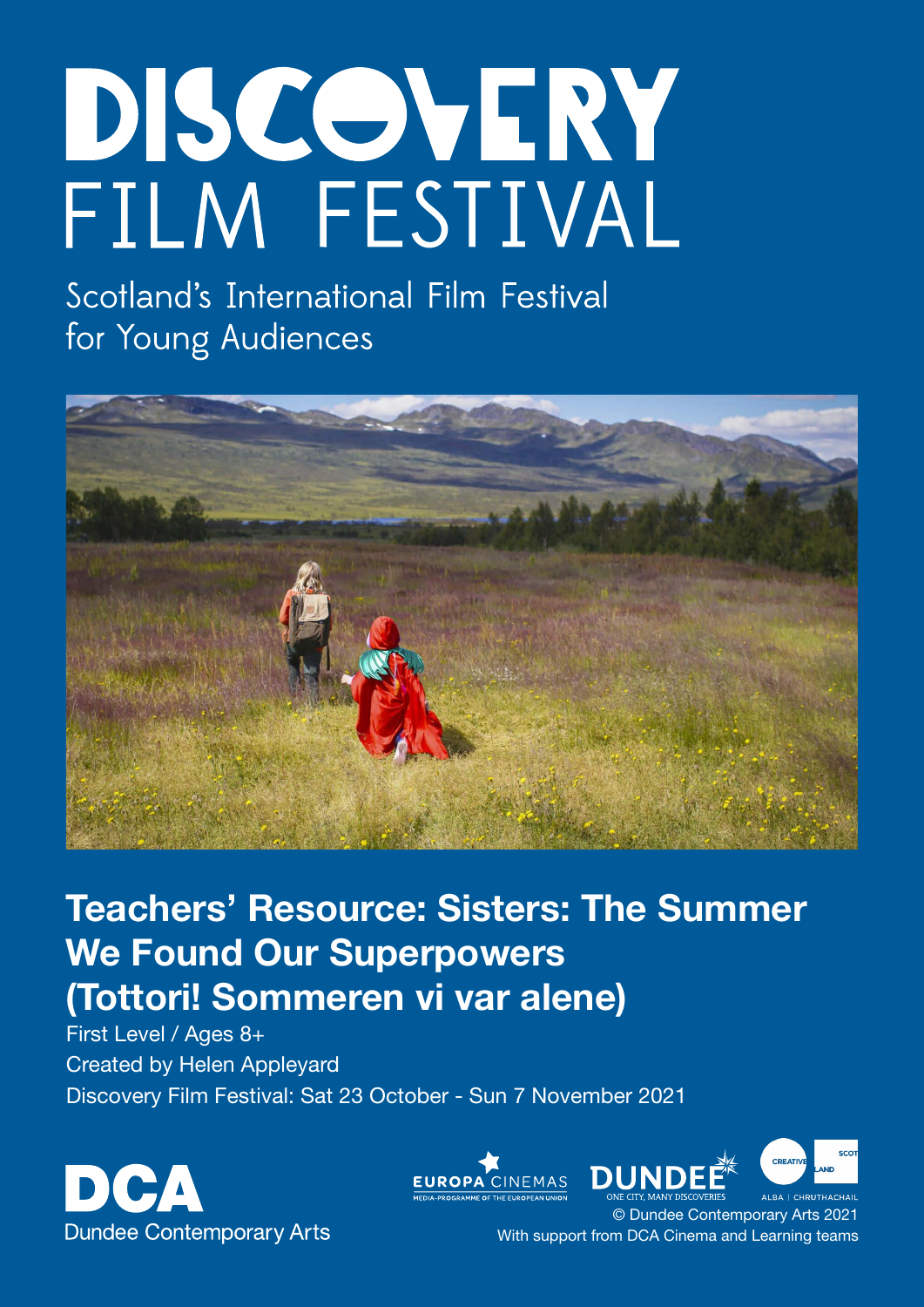



# Introduction

Discovery Learning Resources give you exciting classroom activities to enhance Curriculum for Excellence delivery.

They are created by classroom teachers and education professionals. Each resource aims to:

- support and extend working with film in the classroom
- help prepare teachers for a class visit to a Discovery Film Festival film and to extend the impact of that visit for delivery of CfE
- develop confidence in Moving Image Education approaches and working with 21st Century Literacy / moving image texts

Each resource is free and available to download from [www.discoveryfilmfestival.org.uk/resources](http://www.discoveryfilmfestival.org.uk/resources)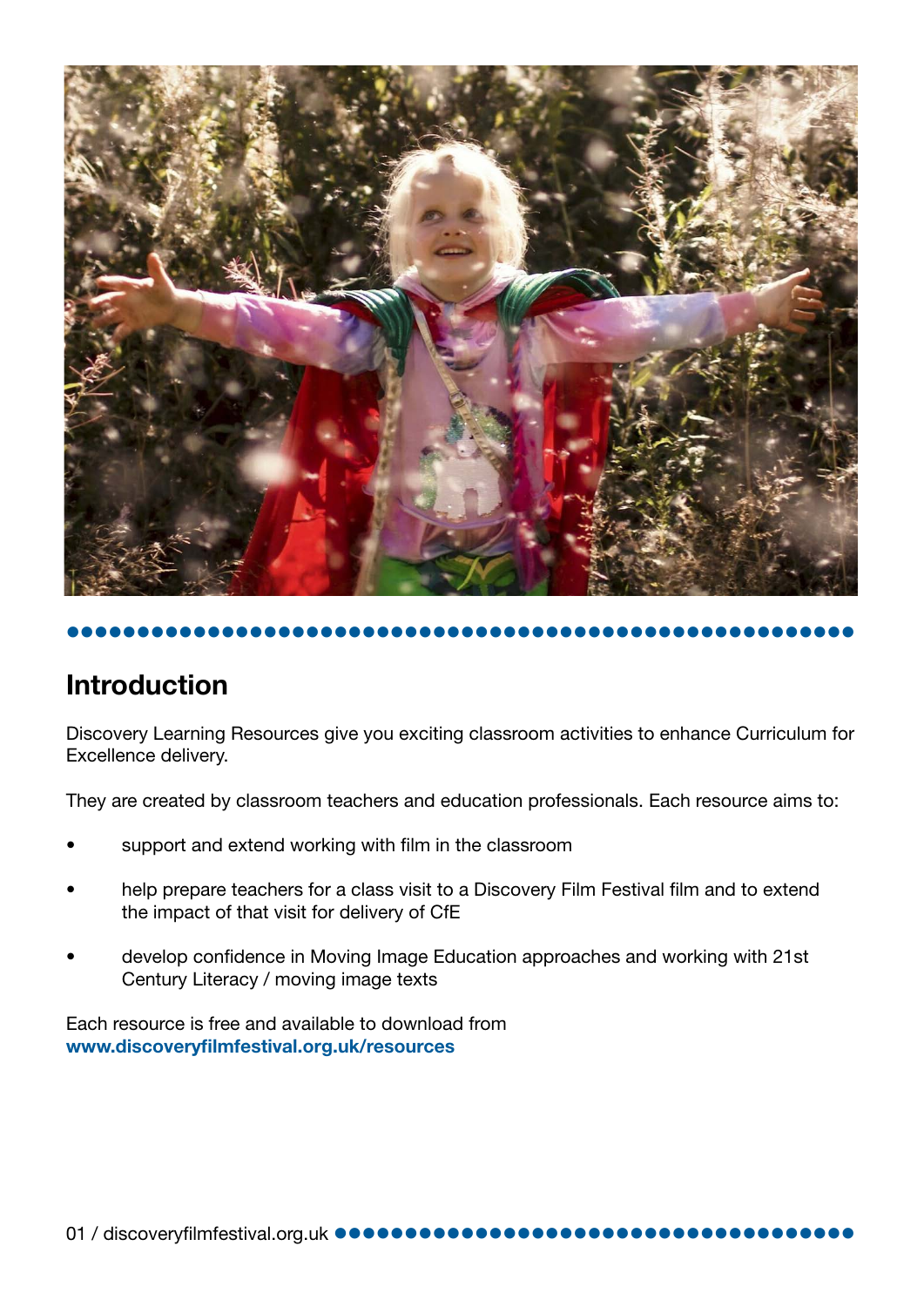

# Sisters: The Summer We Found Our **Superpowers** (Tottori! Sommeren vi var alene)

Dirs: Silje Salomonsen, Arild Østin Ommundsen Norway 2020 / 1h17m Norwegian with English subtitles

#### **Synopsis**

The film is a heart-warming journey of two sisters Vega (9) and Billie (5) who go on a hiking trip with their Dad while their Mum is in hospital. Things do not go as planned - after Dad falls down a hole twisting his ankle and can't climb out, the sisters have to try to find their way out of the mountains to find help. The sisters embark on an enchanting and at times daunting journey through the Norwegian countryside, overcoming obstacles and challenges which bring them closer together. The story is a tale of sisterhood, told through the eyes of older sister Vega, and is about finding their inner strength to persevere in a difficult situation.

This film is in Norwegian with English subtitles.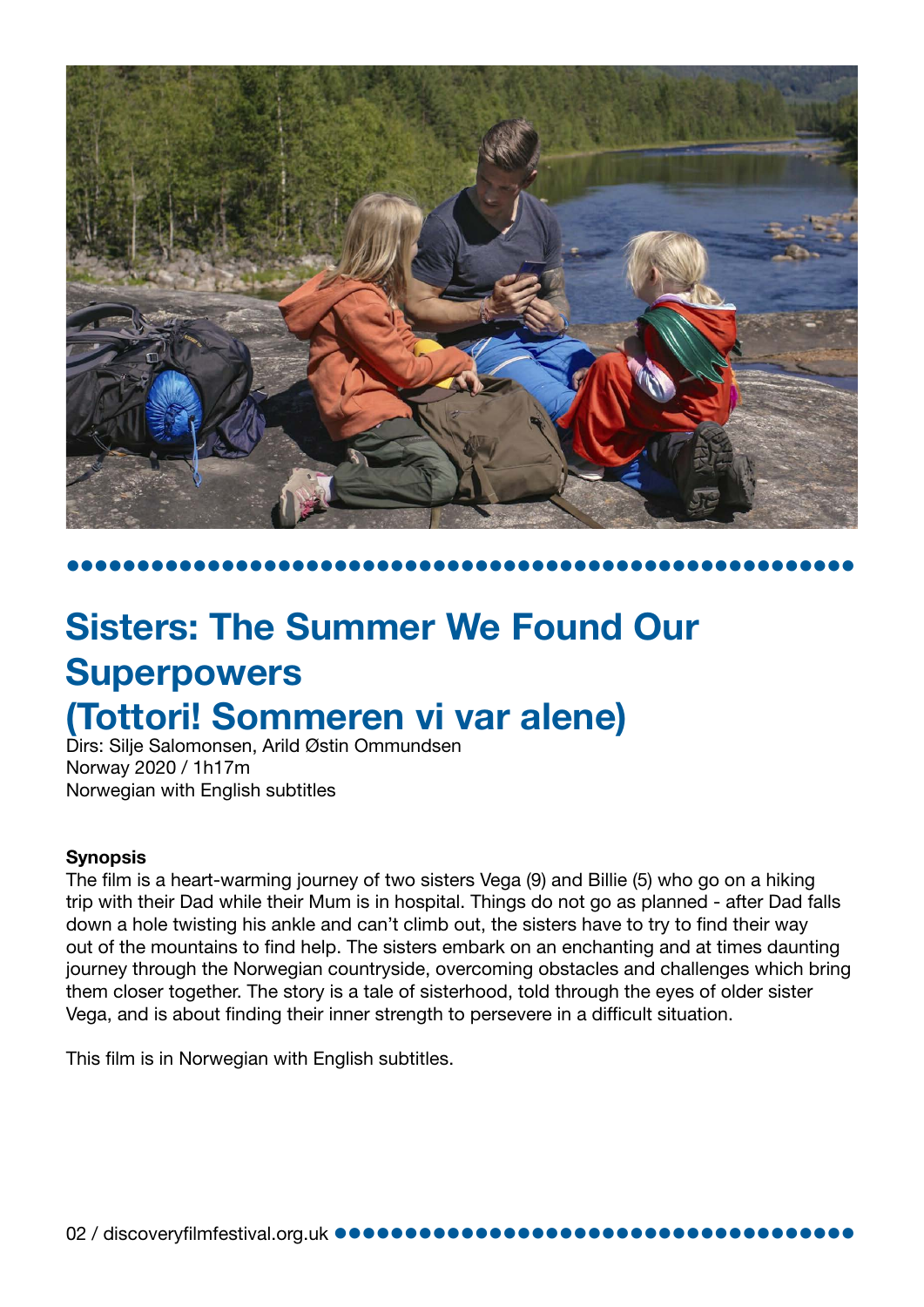#### In more detail

The story is focused on the relationship between the two sisters and is mainly told from the view point of the elder sister Vega (9) who keeps a journal.

Their Dad loves to explore and is basically a kid a heart. Their Mum is in hospital for a rest, there's a hint at Mum's illness (possibly related to her mental health) but the filmmakers do not focus on this.

Vega is like her Mum, a quiet calming personality who likes to read and learn. Her sister Billie is the complete opposite, she loves to explore and is often in her own fantasy world. Billie helps pack some unusual things for the trip, which have significance later on, and chooses to wear an unusual superhero outfit to travel in.

The first part of the film is a captivating trip exploring the Norwegian countryside with Billie, Vega and their Dad; fishing, camping and stargazing.

The mood of the film changes after Dad falls in a hole. The focus of the journey then switches to the sisters as they work together to search for help and a way home. After deciding to take the long way back, avoiding the bridge which they are scared to cross, they become lost and start walking in circles. They have lots of mini adventures; catching fish, making a fire, hiding in a cave and discovering an old shack as well as climbing a steep cliff, wading rivers and navigating an old mine. The girls fall out, make up and both try to help keep each other's spirits up to find their way back. There are joyful moments as they explore their relationship and interact with the nature around them.

#### Advisory note

This is a film which appeals on many levels and is suitable for all ages. Though we have suggested an 8+ viewing audience, this is because there are some scary situations which might upset younger children, but could be watched by younger children if considered appropriate.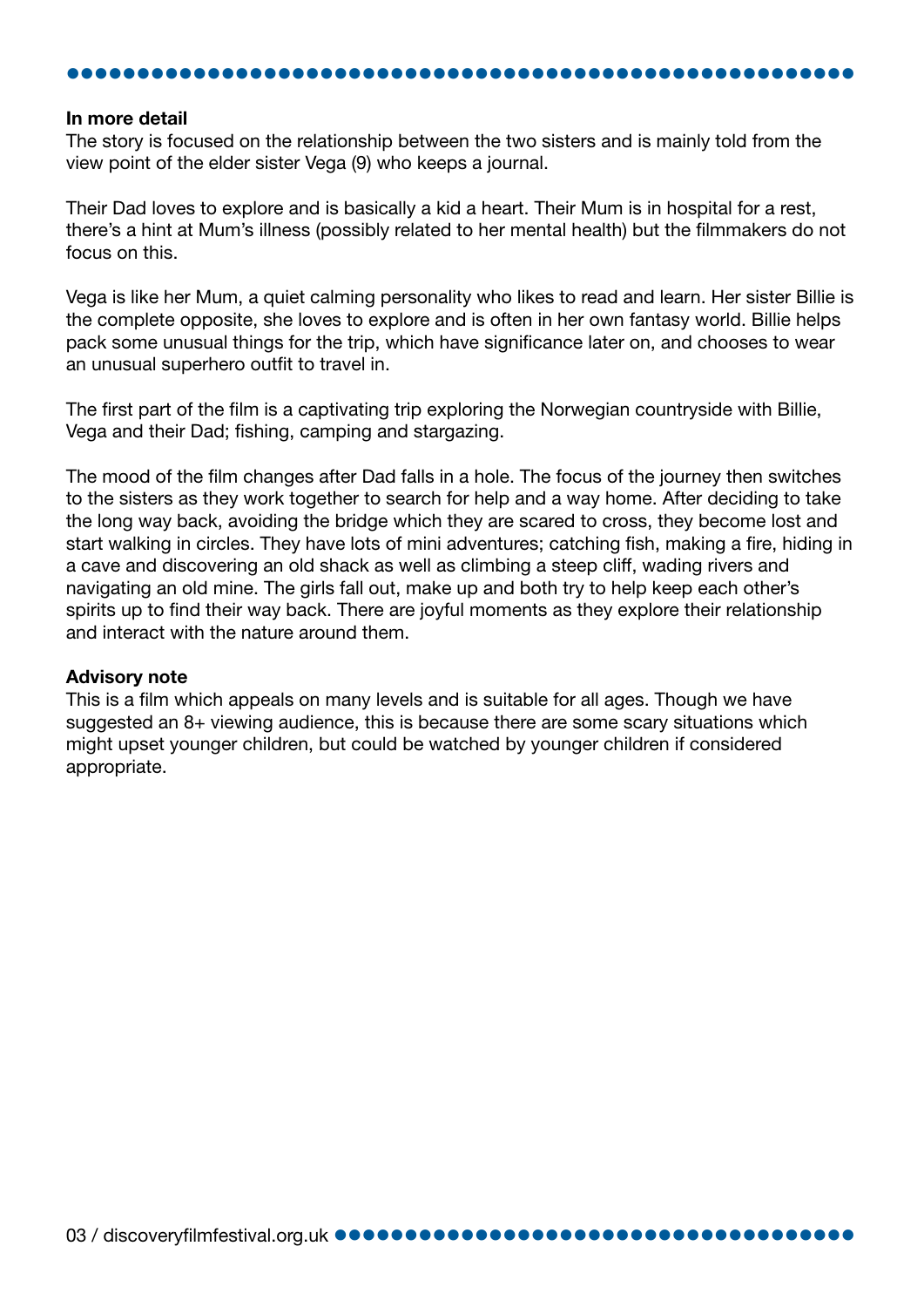## Before the film

#### Activity 1– The Trailer

Explain to the children that the film is set in Norway, and is about the journey two sisters who have to find a way to get help after their Dad is hurt when he falls down a hole.

Billie is 5 and Vega is 9 at the time of filming; it was filmed on location in Norway during lockdown by their director/writer/filmmaker parents.

Watch the trailer: <https://youtu.be/oVrkpoKUMT0>

Warning: There are one or two spoilers in the trailer which may give hints of the ending.

#### Discussion Questions

- Why do the children have to set out on a journey alone?
- What do you think will happen on their journey?
- Can you predict the ending of the film?
- What do you think about the two sisters?
- What can you tell about their personalities from the trailer?

#### Activity 2 – Making Links

Use Google Earth to help the children locate Norway on a map. Find out a little about the country before watching the film.

The children can compare their own country with Norway.

*I listen or watch for useful or interesting information and I use this to make choices or learn new things.* LIT 0-04a

*As I listen or watch, I can identify and discuss the purpose, key words and main ideas of the text, and use this information for a specific purpose.* LIT 1-04a

*To help me understand stories and other texts, I ask questions and link what I am learning with what I already know.* LIT 0-07a / LIT 0-16a /ENG 0-17a

*I can show my understanding of what I listen to or watch by responding to and asking different kinds of questions.* LIT 1-07a

> Teachers may be interested to watch an interview with Billie, Vega and their parents who wrote, filmed and directed the film during lockdown. You can find this at <https://vimeo.com/476987307>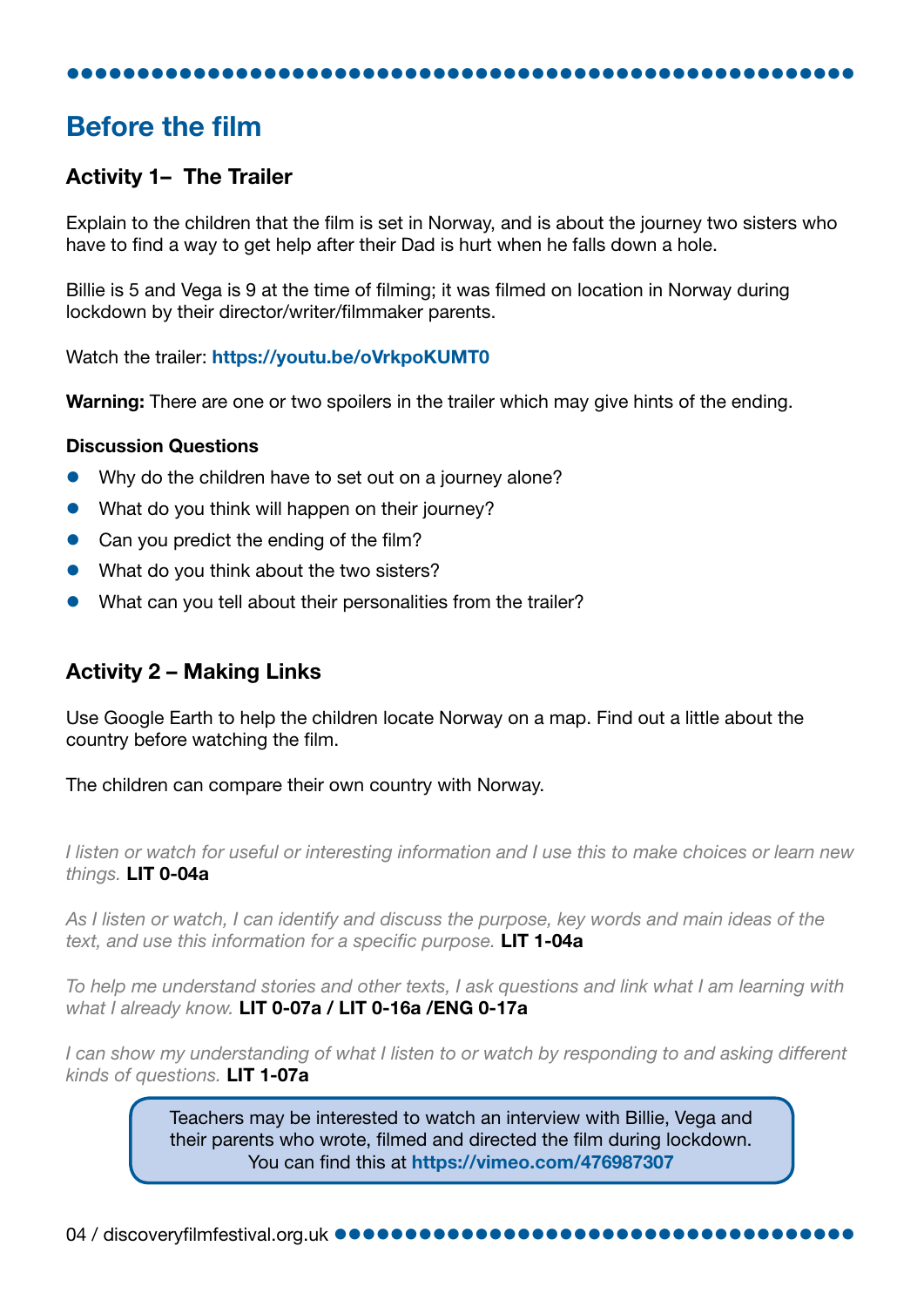### After the film

#### Activity 1 – Ideas for discussion after the film

Can the children identify some of the main themes in the story?

- The change of the relationship between the two sisters
- **Independence**
- **Families**
- Exploring the environment
- Mental Health

Did they make predictions? How did the film match their predictions?

The film's tagline is *"The summer we found our superpowers"*.

- Why have the film makers chosen this?
- What superpowers are they talking about?

*When I engage with others, I know when and how to listen, when to talk, how much to say,*  When to ask questions and how to respond with respect. **LIT 1-02a** 

*When I engage with others, I can respond in ways appropriate to my role, show that I value others' contributions and use these to build on thinking.* LIT 2-02a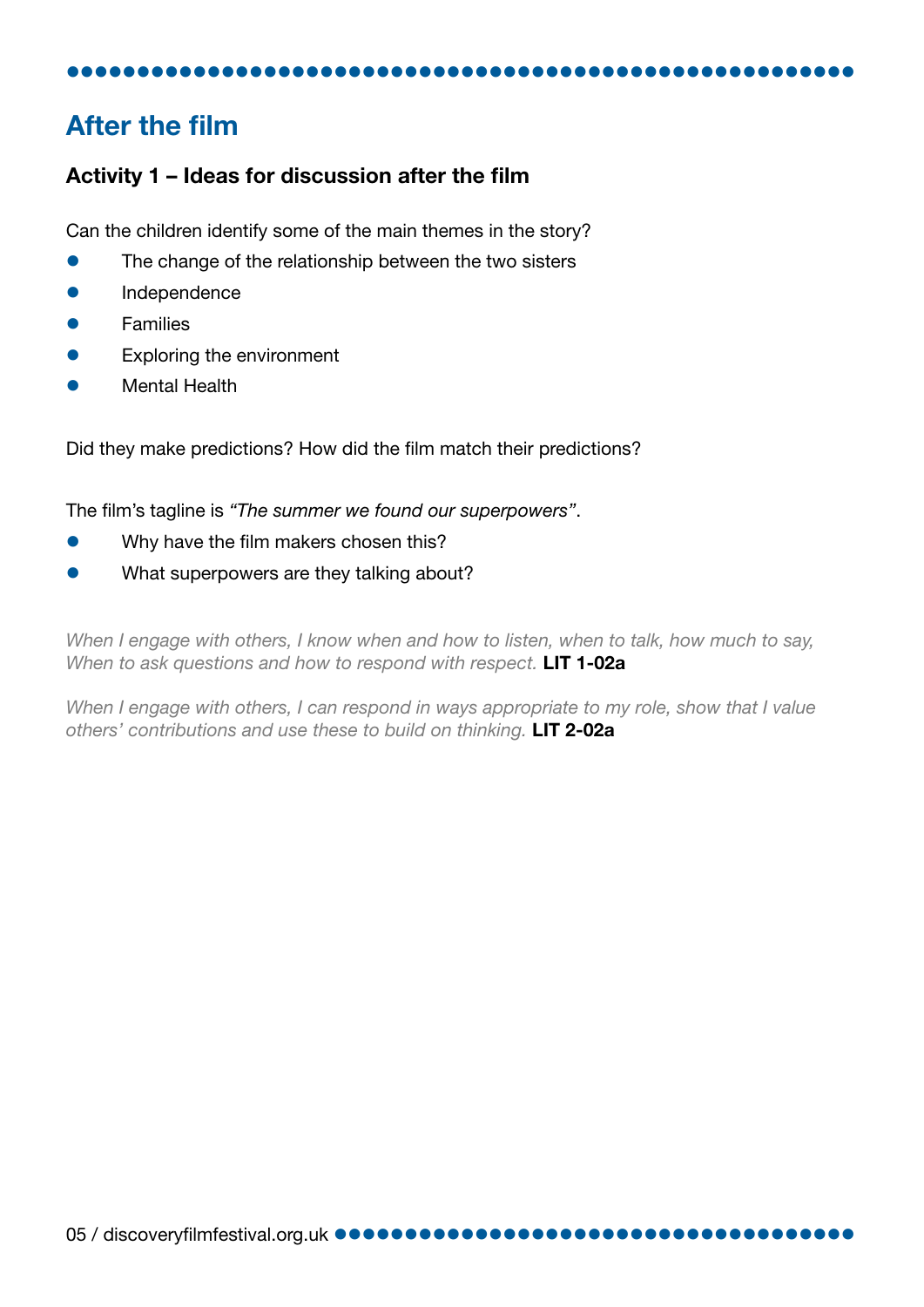#### Activity 2 – The Filmmaking Process: Film Literacy

Use the 3 Cs and 3 Ss to discuss what the children saw and experienced in the film.

| <b>Film Literacy 3Cs and 3Ss</b> |                                                                                                                                                                                                                                       |  |  |  |  |  |
|----------------------------------|---------------------------------------------------------------------------------------------------------------------------------------------------------------------------------------------------------------------------------------|--|--|--|--|--|
| <b>Camera</b>                    | The filmmakers used different shots to create tension and atmosphere.<br>They used close ups (such as Vega with the Moose and the sisters hiding in                                                                                   |  |  |  |  |  |
|                                  | the cave) and long shots (such as dad doing handstands and playing in the<br>fields) to change the mood of the film.                                                                                                                  |  |  |  |  |  |
|                                  | Why do you think they did this? How did the scenes make you feel?                                                                                                                                                                     |  |  |  |  |  |
| <b>Colour</b>                    | Did you notice a change in colour which influenced how you might feel?                                                                                                                                                                |  |  |  |  |  |
|                                  | Think about the contrast between the green fields, which were in direct<br>bright sunlight, and the inside of the old cabin, which is dusty and badly lit.<br>What were the filmmakers trying to get you to feel in these situations? |  |  |  |  |  |
|                                  |                                                                                                                                                                                                                                       |  |  |  |  |  |
| <b>Character</b>                 | Talk about the similarities and differences between the two girls, Vega and<br>Billie.                                                                                                                                                |  |  |  |  |  |
|                                  | List what makes them different and what characteristics they share.                                                                                                                                                                   |  |  |  |  |  |
|                                  | How did their relationship change through the film?                                                                                                                                                                                   |  |  |  |  |  |
|                                  | Do you have a favourite character? Why are they your favourite character?                                                                                                                                                             |  |  |  |  |  |
| <b>Setting</b>                   | The story was filmed in the Norwegian countryside - is this what you<br>expected it to look like?                                                                                                                                     |  |  |  |  |  |
|                                  | Compare it to where you live; are there similarities and differences?                                                                                                                                                                 |  |  |  |  |  |
| <b>Sound</b>                     | How do the filmmakers use music or sound effects to build tension/create<br>atmosphere?                                                                                                                                               |  |  |  |  |  |
| <b>Story</b>                     |                                                                                                                                                                                                                                       |  |  |  |  |  |
|                                  | Can you retell the main events of the story?                                                                                                                                                                                          |  |  |  |  |  |
|                                  | Were there any surprises in the story? What were they?                                                                                                                                                                                |  |  |  |  |  |

*As I listen or watch, I can identify and discuss the purpose, key words and main ideas of the text, and use this information for a specific purpose.* LIT 1-04a

*I can show my understanding of what I listen to or watch by responding to and asking different kinds of questions.* LIT 1-07a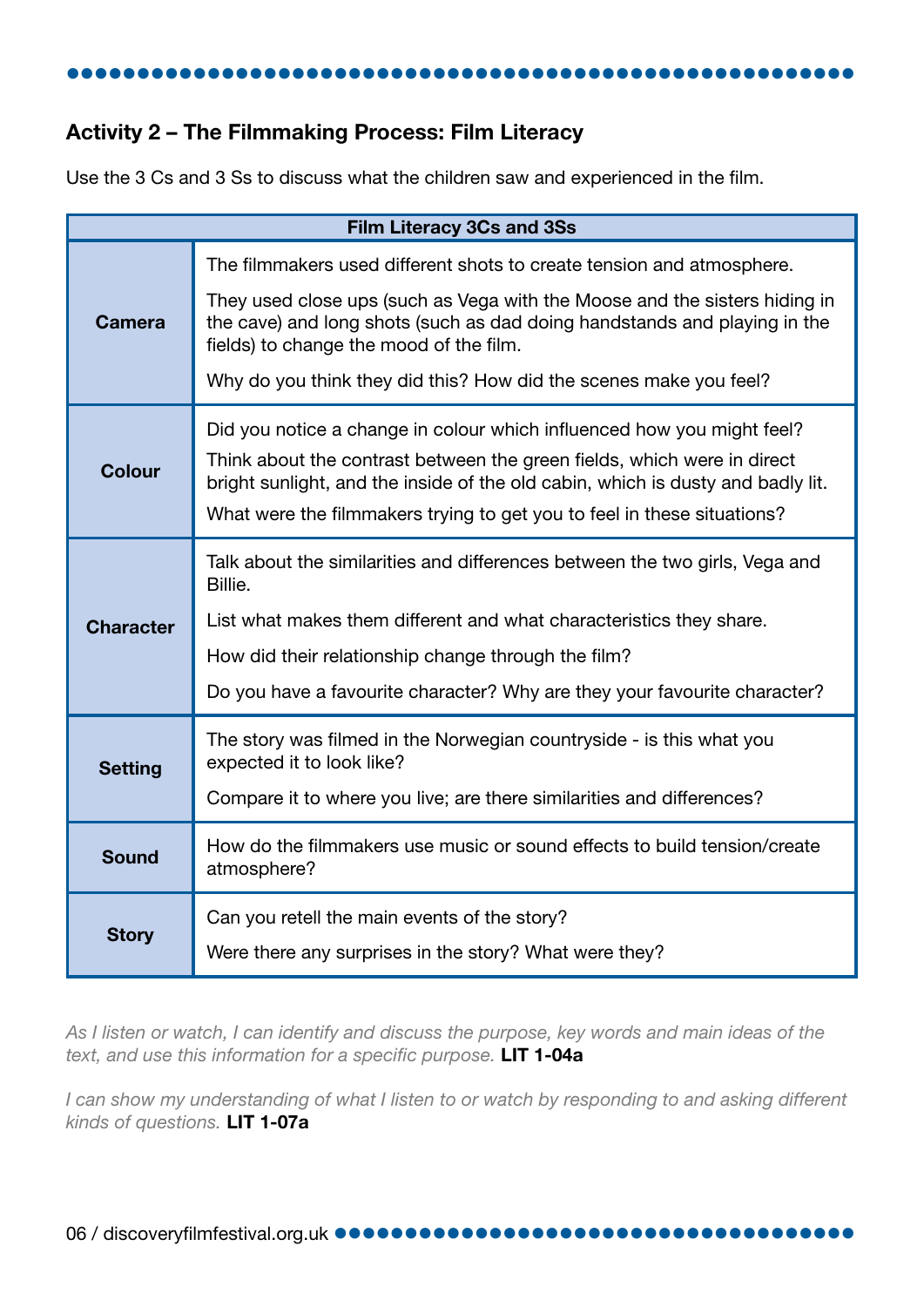#### Activity 3 – Literacy: Retelling the story

Vega and Billie set out to find help, leaving their Dad behind. Can the children remember what and who they meet along the way? (Check **[Appendix 1](#page-11-0)** for a list of the main events in the story).

Can the children map out the sisters' journey, adding all the things they did and the people and animals they met along the way?

Discuss how the girls felt at different parts of their travels, how do they know this?

#### Individual Task

Ask the children to think of a journey they have taken - it could be one they do regularly or a one off.

Ask them to draw a map of the journey, remembering to add as many details that they pass as possible.

How did they feel at different parts of their journey?

*As I listen or watch, I can identify and discuss the purpose, key words and main ideas of the text, and use this information for a specific purpose.* LIT 1-04a

*I can convey information, describe events or processes, share my opinions or persuade my reader in different ways.* LIT 1-28a

*I enjoy creating texts of my choice and I regularly select subject, purpose, format and resources to suit the needs of my audience.* LIT 1-20a

*I can describe, follow and record routes and journeys using signs, words and angles associated with direction and turning.* MTH 1-17a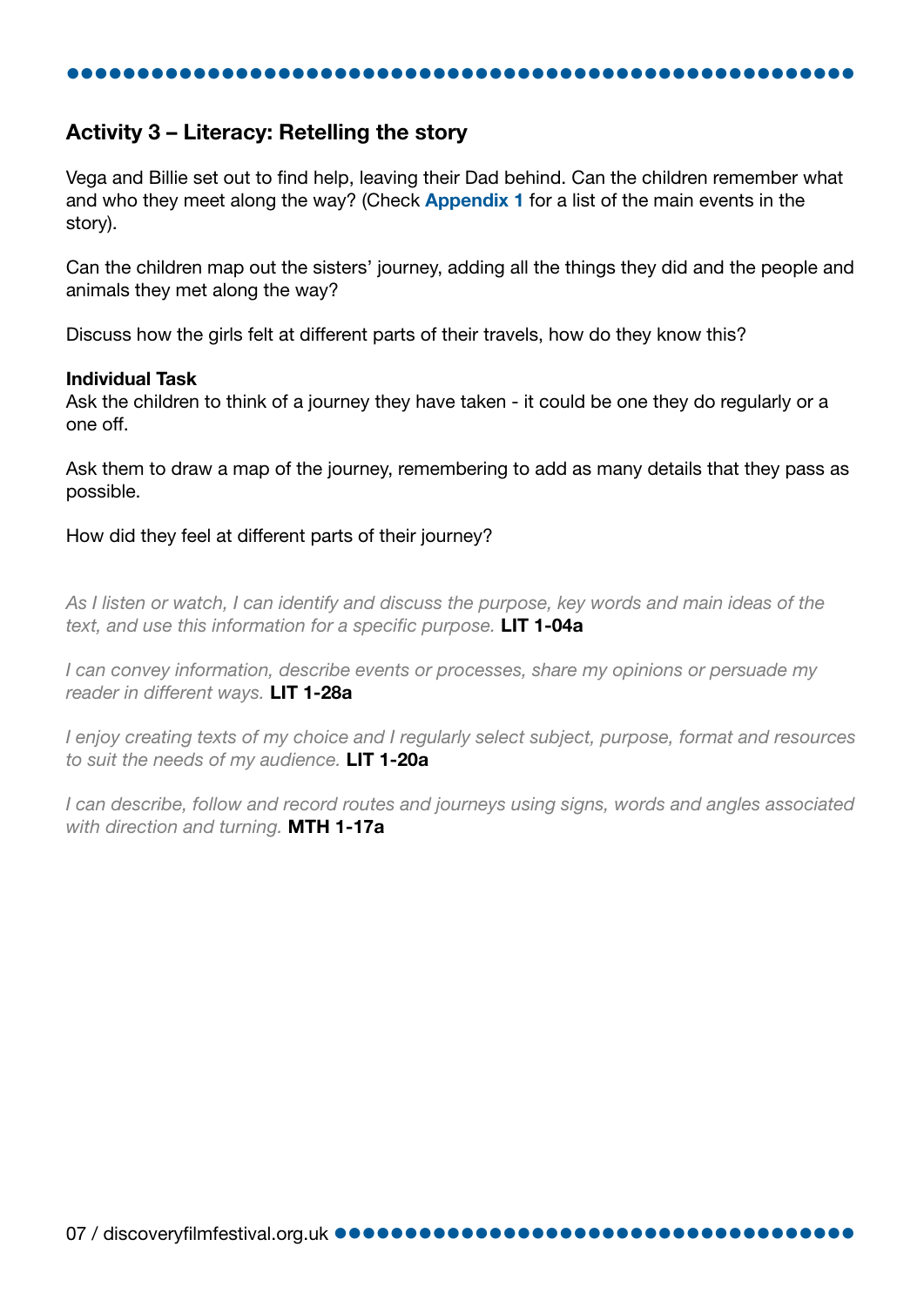#### Activity 4 – Literacy: Keeping a diary



Vega tells the sisters' story in her own words. She carries a journal/diary with her, both Vega and Billie use it to record their experiences in different ways.

Ask the children to write or draw a journal over the period of a week.

Ask them to describe how they felt during the events of that week. It could be as simple as adding emoji style images to their drawings or journal entries.

Discuss how they reacted when they felt these emotions and strategies they use to deal with these emotions. Compare these reactions to Vega and Billie's. This could be done during a circle time session.

*I enjoy creating texts of my choice and I regularly select subject, purpose, format and resources to suit the needs of my audience.* LIT 1-20a

*I can write independently, use appropriate punctuation and order and link my sentences in a way that makes sense.* LIT 1-22a

*I understand that my feelings and reactions can change depending upon what is happening within and around me. This helps me to understand my own behaviour and the way others behave.* HWB 1-04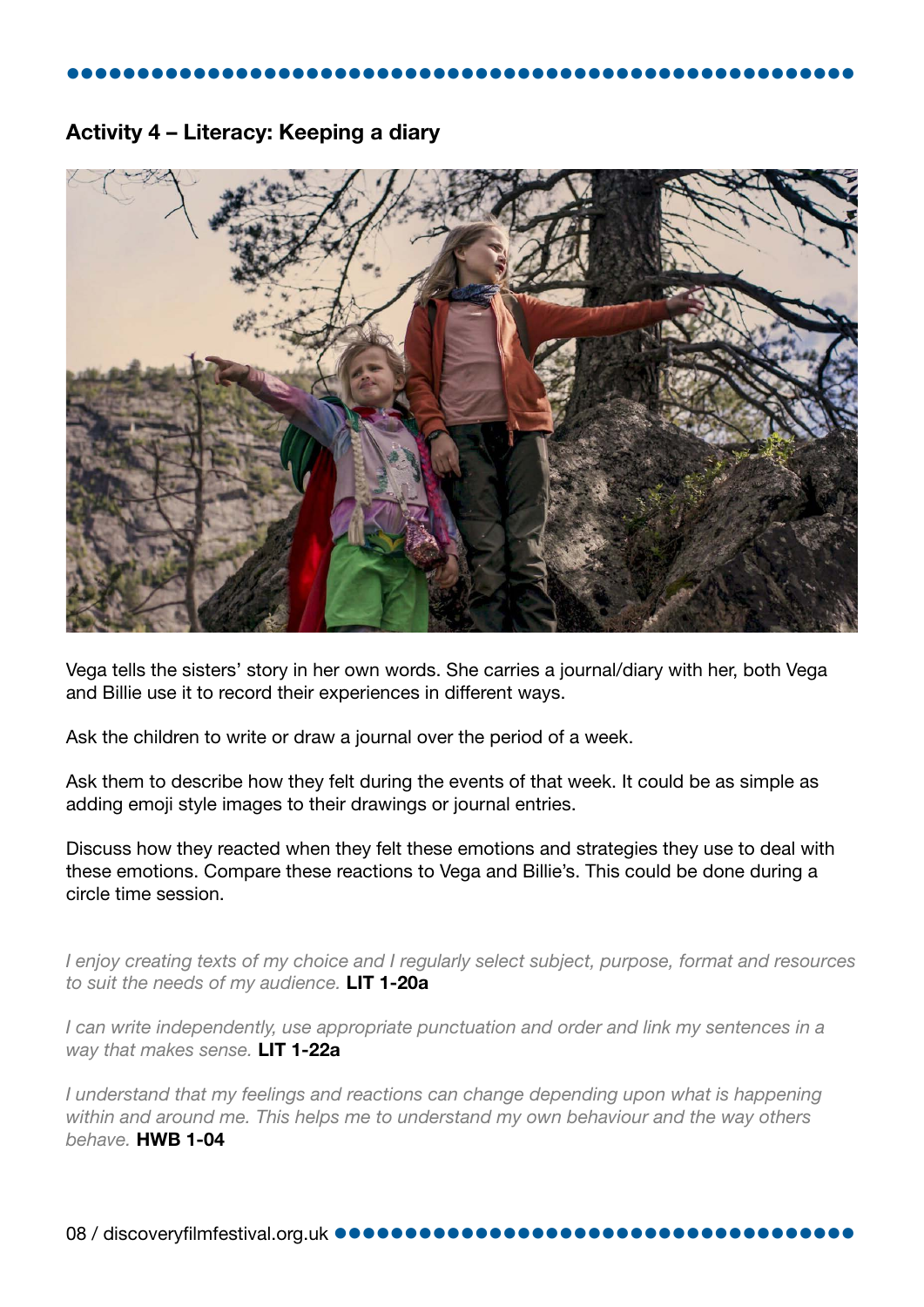#### Activity 5 – Totems and Superheroes: Literacy / Health and Wellbeing

The original title of the film in its home country is *Tottori*.

#### Discuss with the class:

Who or what is Tottori?

Tottori is Billie's totem. It is a unicorn and she believes it looks after her. The real Billie made the name up herself.

Tottori is described as a totem - discuss with the children what a totem is.

totem – a natural object or animal that is believed by a particular society to have spiritual significance and that is adopted by it as an emblem.

Billie and Vega use the Tottori chant to keep their spirits up. Billie in particular sees it as something magical that protects her.

Can the children create their own totem. This could be an imaginary magical creature or a mix of different animals.

How will their creature help them in difficult situations?

*I* understand that my feelings and reactions can change depending upon what is happening *within and around me. This helps me to understand my own behaviour and the way others behave.* HWB 1-04a

*I know that friendship, caring, sharing, fairness, equality and love are important in building positive relationships. As I develop and value relationships, I care and show respect for myself and others.* HWB 1-05a

*I am learning skills and strategies which will support me in challenging times, particularly in relation to change and loss.* HWB 1-07a

*I know that friendship, caring, sharing, fairness, equality and love are important in building positive relationships. As I develop and value relationships, I care and show respect for myself and others.* HWB 1-05a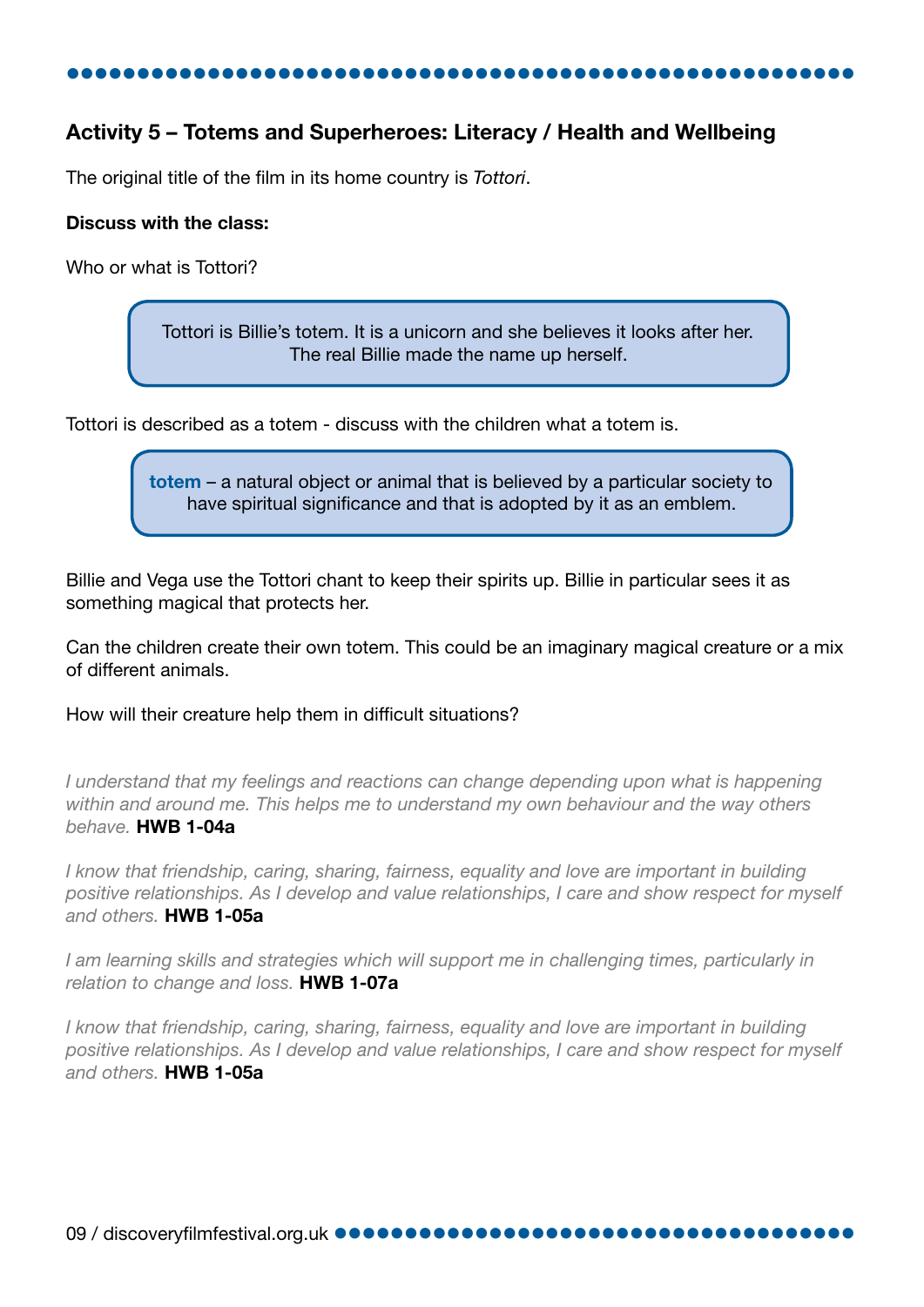#### Activity 6 – Superheroes

Discuss:

- What makes a superhero?
- What sort of powers can they have?
- What were Billie and Vega's superpowers?
- What would they have as a superpower and what would they use them for?

Can the children create their own superhero character? Billie's is very unusual, made up of many different characters. What power would their superhero have?

*I have the opportunity to choose and explore a range of media and technologies to create images and objects, discovering their effects and suitability for specific tasks.* **EXA 1-02a** 

*I can create and present work using the visual elements of line, shape, form, colour, tone, pattern and texture.* EXA 1-03a

*I can express and communicate my ideas, thoughts and feelings through activities within art and design.* EXA 1-05a

#### Activity 7 – Exploring the world

The film takes us through many different settings; woods, waterfalls, rivers, meadows, field and mountains.

Take the children outside in the playground, on a walk in a local park, or wood to explore their outside world.

Use the template in **[Appendix 2](#page-12-0)** to collect their thoughts about what they hear, see, smell and touch. Compare their answers to a setting they saw in the film.

I am learning to make notes under given headings and use them to understand information, explore ideas and problems and create new texts. LIT 1-15a

I can describe and recreate the characteristics of my local environment by exploring the features of the landscape. SOC1-07a

I have explored my senses and can discuss their reliability and limitations in responding to the environment. SCN 1-12b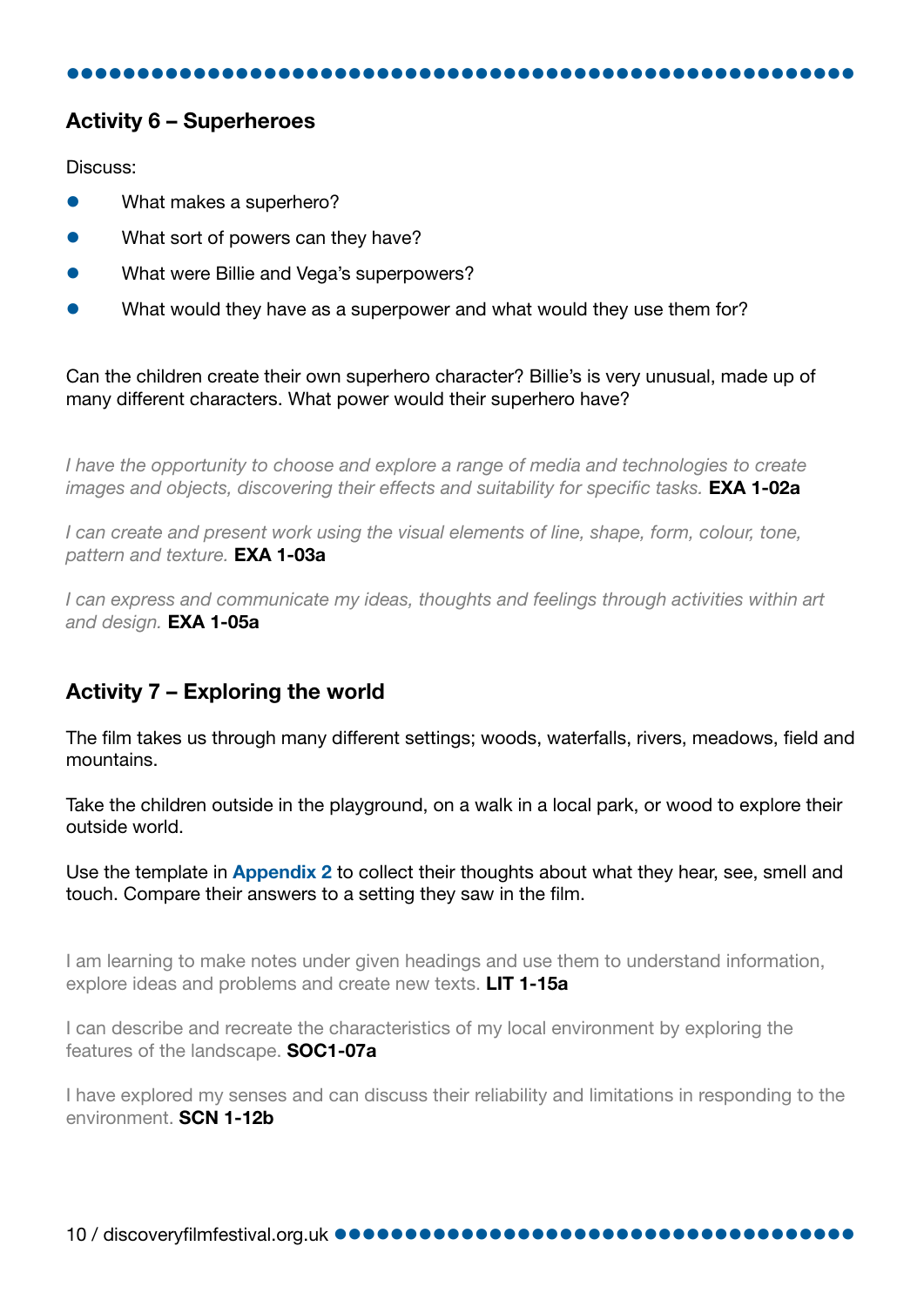#### <span id="page-11-0"></span>Appendix 1 – Sequence of Main Events

Billie, Vega and Dad get ready to go on a hiking trip while Mum is in hospital.

They have a great day with Dad playing in the river, in fields and camping under the stars.

The next day disaster happens - while showing off his handstands Dad falls down a deep hole, hurts his ankle and can't climb out. He tells Billie and Vega to go back the way they came to find help.

The sisters set off, when they come to the high bridge across the river they are too scared to cross without their dad.

They decided to take the long way around, but it isn't long before they are lost. They wade through a river, walk through a wood and fields.

They come to a place where two rivers meet but are too deep to cross. They settle down on the beach area; after Billie has eaten all the food Vega catches a fish and Billie gives her the lighter she packed in her bag to light the fire.

They find a bird which has died and bury it on the beach.

As it gets darker they hear a noise, are scared and run away from the beach area and end up spending the night in a cave.

In the morning they wander around trying to decide where to go, Vega trying to keep her sister's spirits up by chanting which always ends in the cry 'Tottori' (Billie's totem). Billie draws a map and then spots a cabin in which they spend a second night.

In the morning Vega meets a moose and the girls set off again but this time they hear music. They find a strange man playing pipes and with underwear on his head. He shows them the path back to the farm.

The path leads back to the farm but the old woman thinks they are her daughters, as Billie puts it 'she's a bit cuckoo' but she tells Vega about a shortcut through the mountain using the old mine. Vega realises she won't get help here and that they need to think of a way to help their Dad themselves.

Vega takes a block and tackle and the map of the mines from the farm. The sisters use the shortcut in the mines to find their way back to their Dad. Vega uses the block and tackle pulley to haul Dad out of the hole and then they use the inflatable unicorn that Billie packed to float down the river so they don't have to spend another night outside.

The film ends with Mum leaving hospital to re-join the family, she seems better and they are all happy as a family again.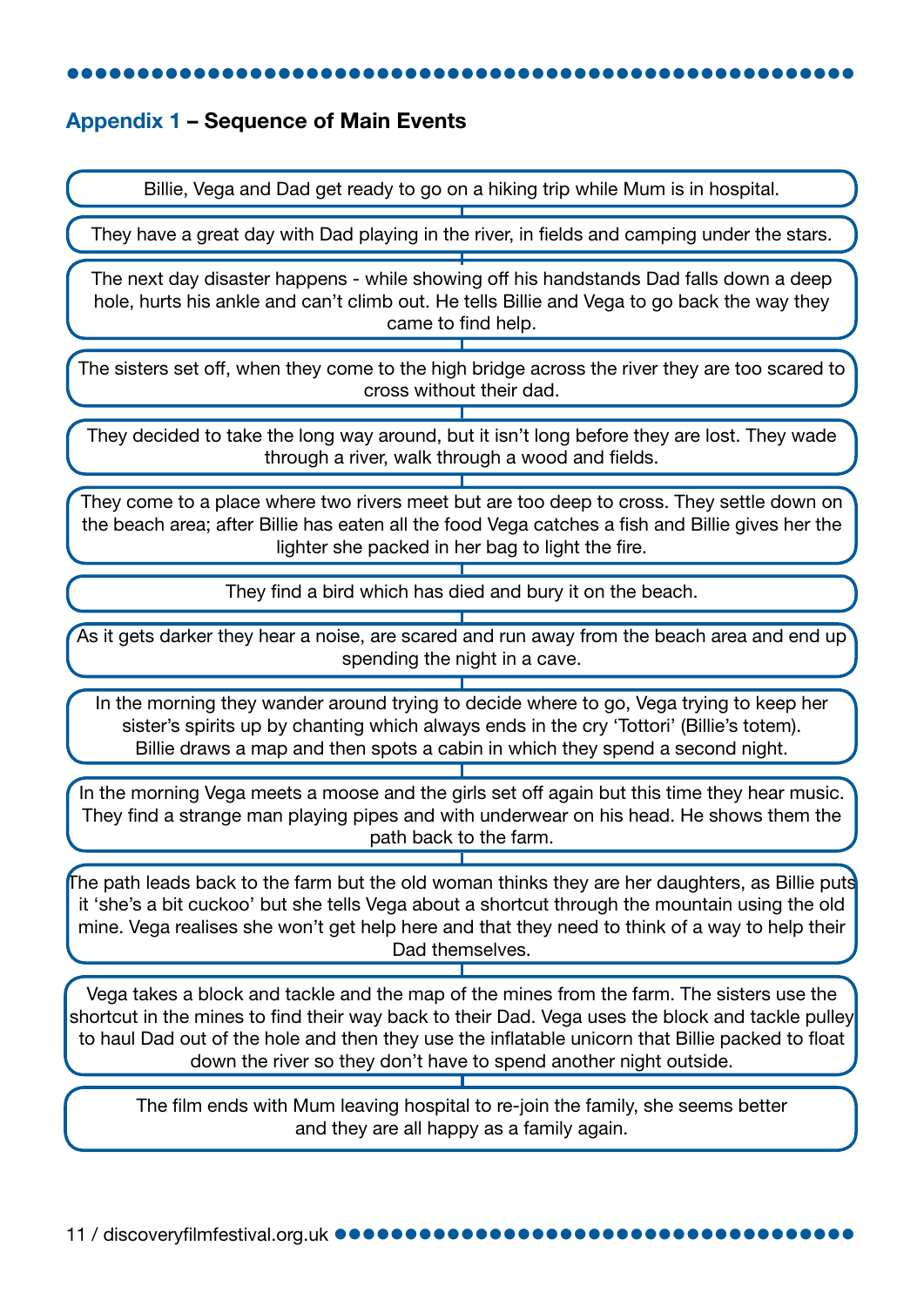# <span id="page-12-0"></span>Appendix 2 – Sensory Walk

| $\boldsymbol{\varpi}$ | What do you see?   | $\bigcirc$ | $\bigcirc$ | What do you hear? | $\widehat{S}$ |
|-----------------------|--------------------|------------|------------|-------------------|---------------|
|                       |                    |            |            |                   |               |
|                       |                    |            |            |                   |               |
|                       |                    |            |            |                   |               |
|                       |                    |            |            |                   |               |
|                       |                    |            |            |                   |               |
|                       | What do you smell? |            | My         | What do you feel? | M             |
|                       |                    |            |            |                   |               |
|                       |                    |            |            |                   |               |
|                       |                    |            |            |                   |               |
|                       |                    |            |            |                   |               |
|                       |                    |            |            |                   |               |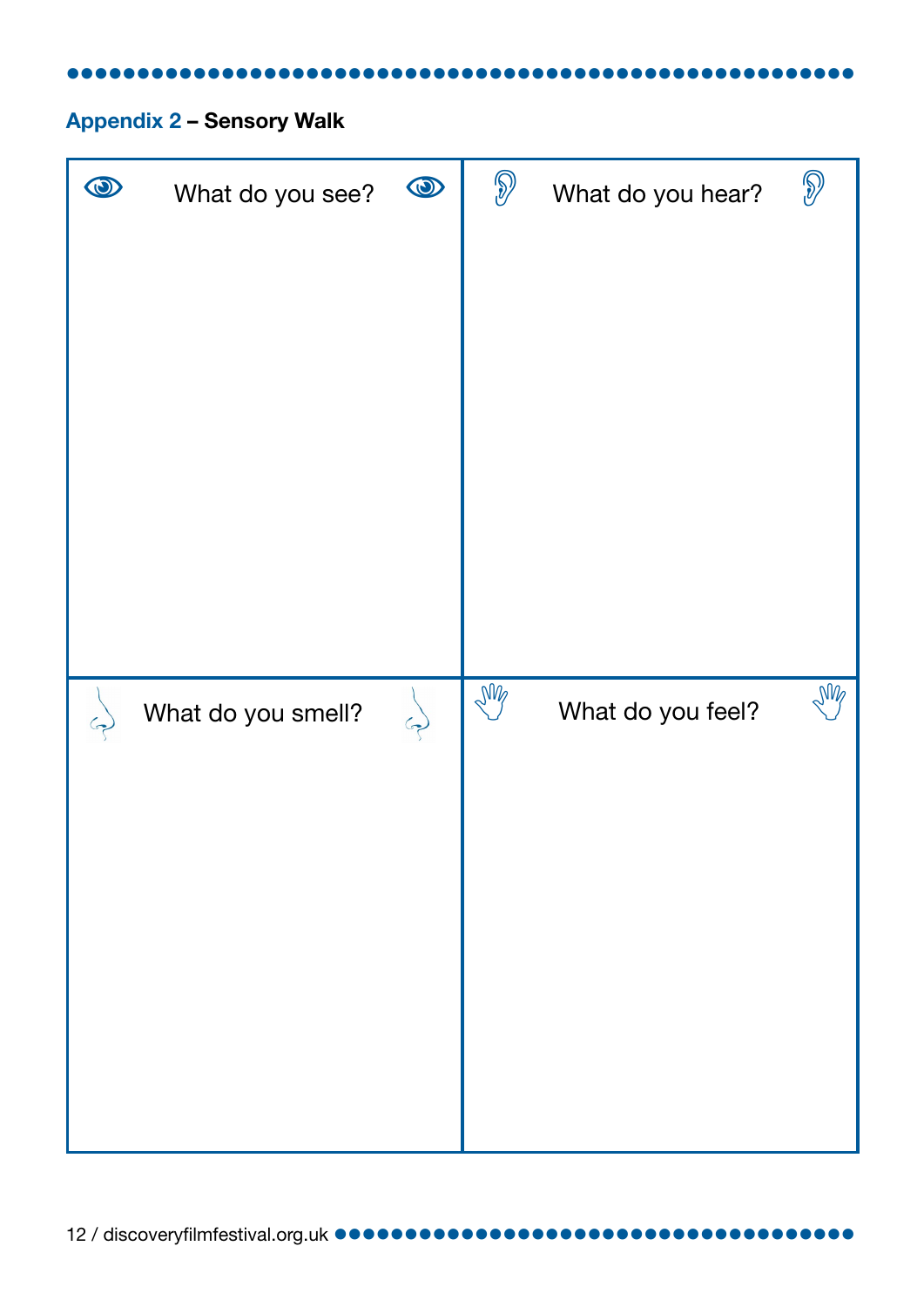# Follow up

#### Activity 1 – Mental Health Issues

This film does hint at the mum having mental health issues, and we briefly meet one of the other patients at the hospital who talks to both Billie and Vega (giving Billie the lighter which comes in handy on their journey).

Others in the film display different issues, such as the lady at the farm and the pipe player who shows them the path.

If appropriate to the children in your class these issues could be discussed and explored.

*I understand the importance of mental wellbeing and that this can be fostered and strengthened through personal coping skills and positive relationships. I know that it is not always possible to enjoy good mental health and that if this happens there is support available.*  HWB 1-06a

*I understand that people can feel alone and can be misunderstood and left out by others. I am learning how to give appropriate support.* HWB 1-08a